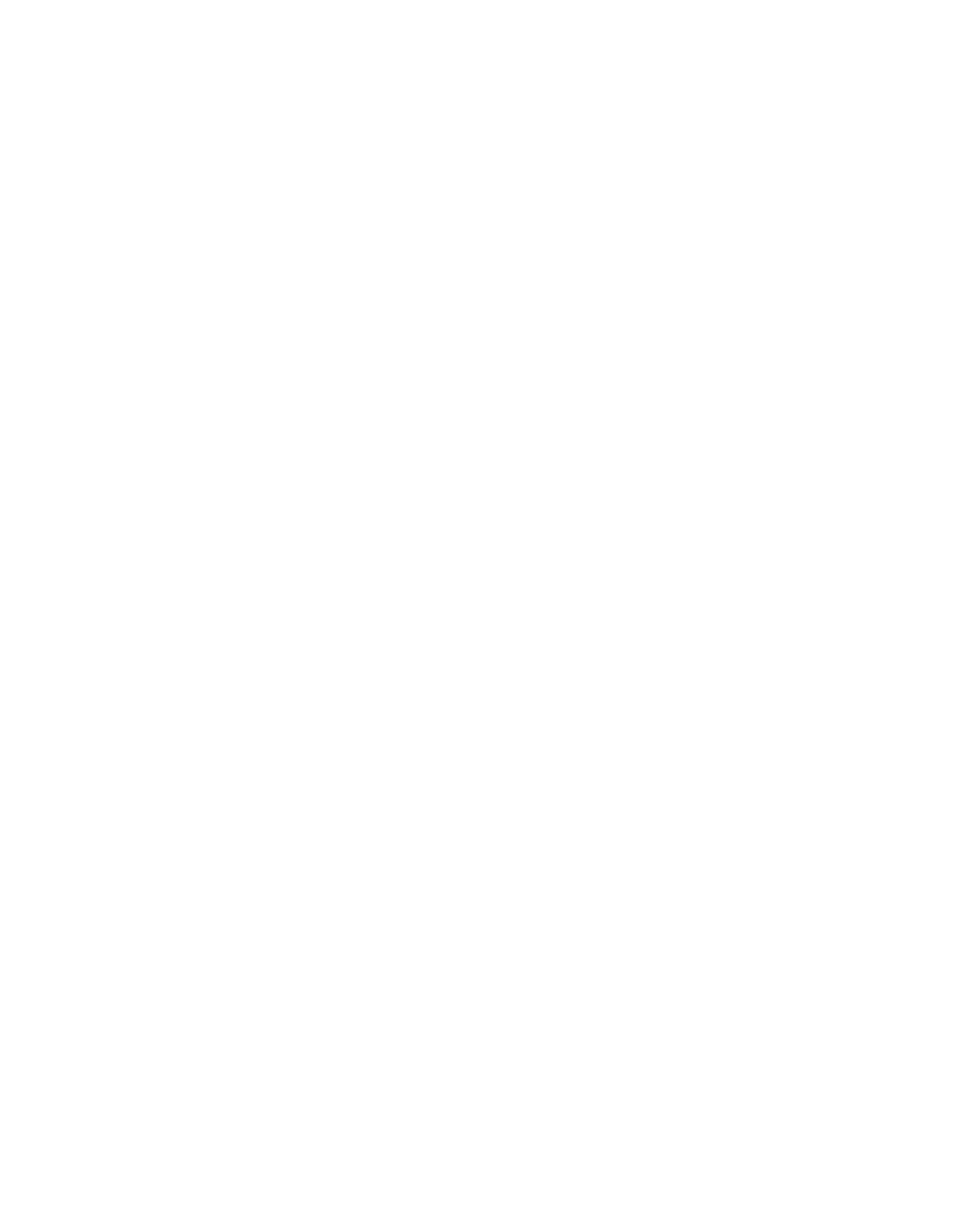### **BURKE, Justice.**

[¶1] Pursuant to a plea agreement, Daniel Ray Bowlsby pled guilty to one count of sexual abuse of a minor in the first degree and one count of incest. Both charges were based on the same incident involving his stepdaughter. In accordance with the plea agreement, the State dismissed seven additional charges pending against Mr. Bowlsby. On appeal, Mr. Bowlsby contends that incest is a lesser included offense of sexual abuse of a minor in the first degree, and, under principles of double jeopardy, claims that it was improper to convict him of both crimes. He asserts that his conviction and sentence for the crime of incest should be vacated. We conclude that the crime of incest is a lesser included offense of the crime of first degree sexual abuse of a minor as charged in this case. Accordingly, we will reverse Mr. Bowlsby's conviction and sentence for the crime of incest and remand for further proceedings.

### *ISSUE*

[¶2] The dispositive issue presented by Mr. Bowlsby is whether his constitutional right not to be placed in double jeopardy was violated when, based on the same act with the same victim, he was convicted of both incest and sexual abuse of a minor in the first degree.

### *FACTS*

[¶3] Mr. Bowlsby was charged with nine crimes relating to alleged sexual contacts with his two stepdaughters. Prior to trial, Mr. Bowlsby and the State entered into a plea agreement. Mr. Bowlsby agreed to plead guilty to one count of sexual abuse of a minor in the first degree in violation of Wyo. Stat. Ann. § 6-2-314(a)(ii) (LexisNexis 2007), and one count of incest in violation of Wyo. Stat. Ann. § 6-4-402(a)(iii). The prosecution agreed to dismiss the remaining charges. The State also agreed that it would recommend that the sentences on the two counts be concurrent, and that the sentence would not exceed forty years. When he entered his guilty pleas, Mr. Bowlsby admitted that he had engaged in sexual intercourse with his seventeen-year-old stepdaughter. The prosecution made it clear that both charges stemmed from this single event, and were "based on the same factual basis."

[¶4] The district court accepted the guilty pleas and dismissed the other counts. Mr. Bowlsby was sentenced to a term of thirty-five to forty years imprisonment on the count of sexual abuse of a minor in the first degree, and to a term of thirteen to fifteen years on the count of incest, with the two terms to be served concurrently. Mr. Bowlsby subsequently filed a timely appeal.

## *DISCUSSION*

[¶5] As a preliminary matter, we note that Mr. Bowlsby entered unconditional guilty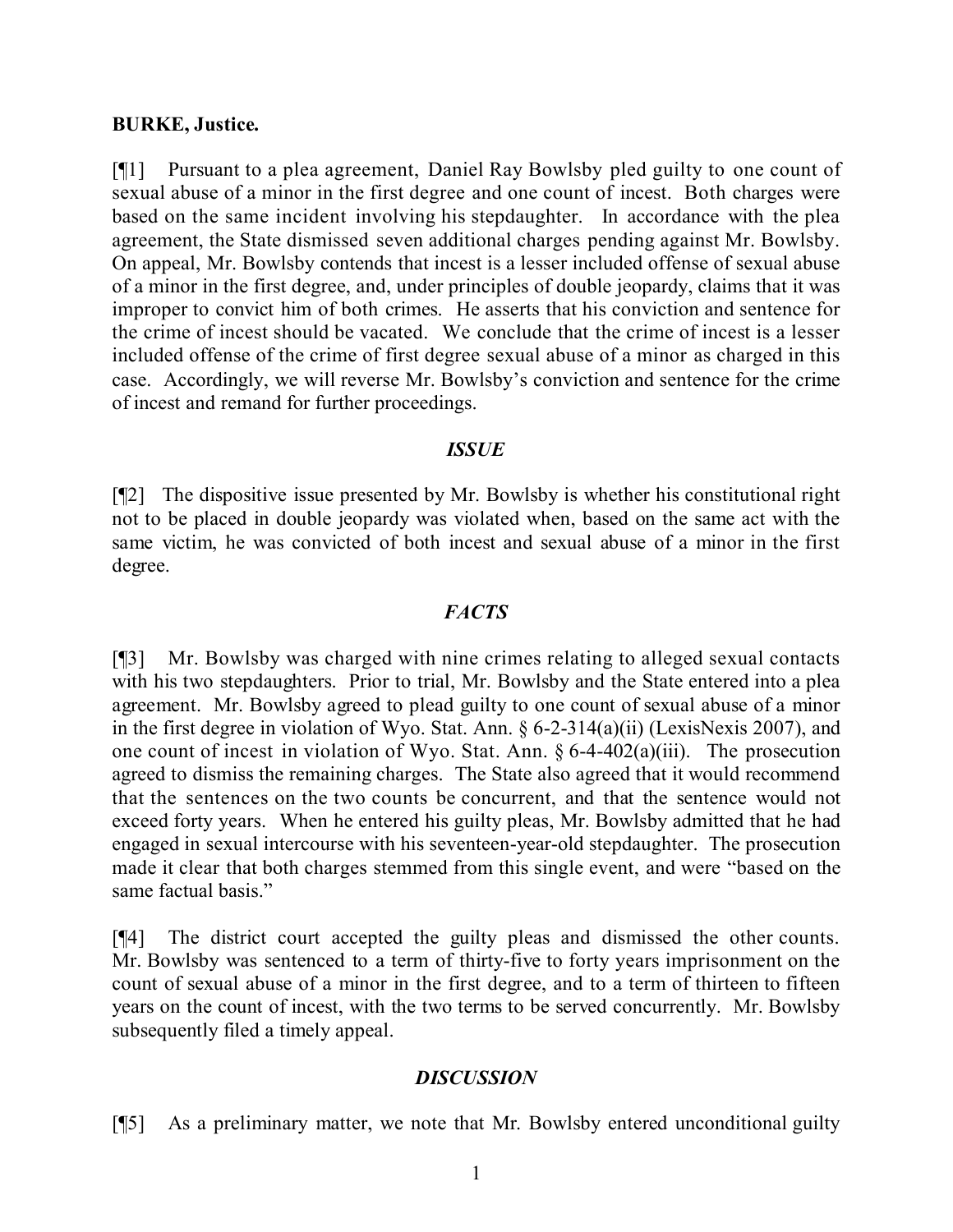pleas to both charges. A guilty plea waives all non-jurisdictional defenses. *Sword v. State*, 746 P.2d 423, 425 (Wyo. 1987). Jurisdictional defenses are not waived, however, and we have previously recognized that double jeopardy is a jurisdictional defense. *Davila v. State*, 831 P.2d 204, 205-06 (Wyo. 1992). <sup>1</sup> Mr. Bowlsby's guilty plea did not waive his double jeopardy claim, and does not preclude our review. *See Haynes v. State*, 2012 WY 151, ¶ 12, 288 P.3d 1225, 1228 (Wyo. 2012); *Thomas v. Kerby*, 44 F.3d 884, 888 (10th Cir. 1995).

[¶6] We also note that Mr. Bowlsby failed to present his double jeopardy claim to the district court. We will therefore review for plain error.

> "Even when constitutional error is alleged, each criterion must be satisfied or a claim for review under the plain-error doctrine will fail." *Miller v. State*, 904 P.2d 344, 348 (Wyo. 1995). To establish plain error, the appellant must prove (1) the record clearly reflects the alleged error; (2) the existence of a clear and unequivocal rule of law; (3) a clear and obvious transgression of that rule of law; and (4) the error adversely affected a substantial right resulting in material prejudice to him. *Sanchez v. State*, 2006 WY 12, ¶ 19, 126 P.3d 897, 904 (Wyo. 2006).

*Snow v. State*, 2009 WY 117, ¶ 13, 216 P.3d 505, 509 (Wyo. 2009).

[¶7] In this case, the record clearly reflects the alleged error. There is also no dispute that an improper conviction and sentence satisfies the prejudice prong of the plain error test.<sup>2</sup> We must determine if there has been a violation of a clear and unequivocal rule of

<sup>&</sup>lt;sup>1</sup> In *Snow v. State*, 2009 WY 117,  $\P$  13 n.6, 216 P.3d 505, 509 n.6 (Wyo. 2009), we noted that "our jurisprudence is not entirely consistent in considering the question of whether a double jeopardy allegation is non-jurisdictional, and therefore can be waived, or is jurisdictional, and therefore cannot be waived." However, we determined that "Because the double jeopardy protections 'involve the state's power to bring the defendant into court,' we will in this case treat double jeopardy as jurisdictional, and will address it even though there was no objection below." *Id.* In the present case, the State does not contend that Mr. Bowlsby waived his double jeopardy claim by entering a guilty plea. Because the issue has not been raised, we will proceed as we did in *Snow.*

<sup>2</sup> As the United States Supreme Court explained in *Ball v. United States*, 470 U.S. 856, 864-65, 105 S.Ct. 1668, 1673, 84 L.Ed.2d 740 (1985):

The second conviction, whose concomitant sentence is served concurrently, does not evaporate simply because of the concurrence of the sentence. The separate conviction, apart from the concurrent sentence, has potential adverse collateral consequences that may not be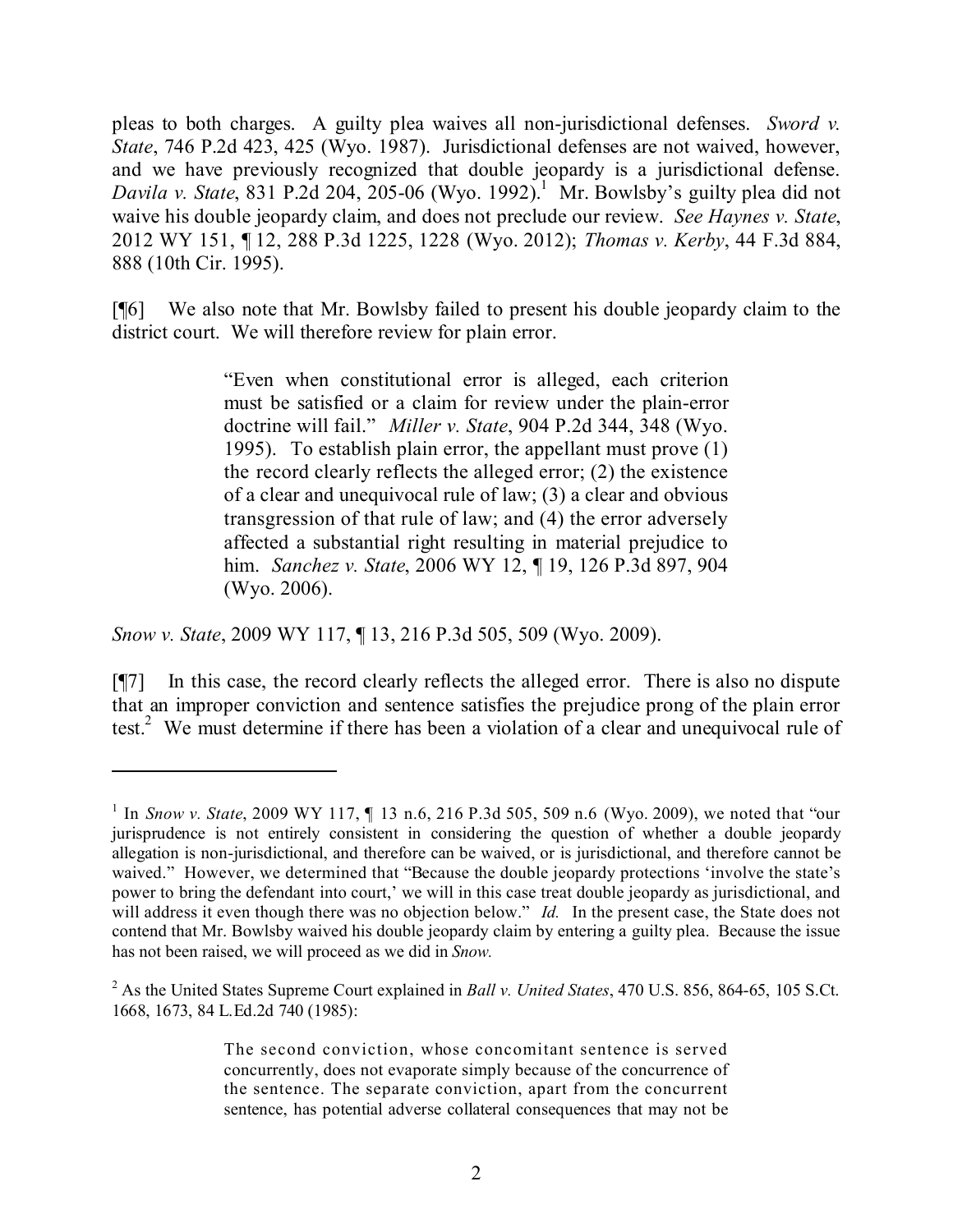law.

[¶8] The Fifth Amendment to the United States Constitution provides that no person shall "be subject for the same offense to be twice put in jeopardy of life or limb." The parallel provision of the Wyoming Constitution, Article 1, Section 11, provides that no person shall "be twice put in jeopardy for the same offense." We have held that the state and federal provisions are equivalent. *James v. State*, 2012 WY 35, ¶ 9, 271 P.3d 1016, 1018 (Wyo. 2012); *Daniel v. State*, 2008 WY 87, ¶ 8, 189 P.3d 859, 862 (Wyo. 2008). "We have repeatedly stated that the double jeopardy clause provides three protections: '[I]t prohibits a second prosecution for the same offense after an acquittal; a second prosecution for the same offense after a conviction; and multiple punishments for the same offense.'" *Owen v. State*, 902 P.2d 190, 192 (Wyo. 1995), quoting *Rivera v. State*, 840 P.2d 933, 942 (Wyo. 1992). Because the double jeopardy clause prohibits multiple punishments for the same offense, a person may not be punished for both a greater offense and a lesser included offense based on the same incident. *Daniel*, ¶ 8, 189 P.3d at 862, citing *Ohio v. Johnson*, 467 U.S. 493, 501, 104 S.Ct. 2536, 2542, 81 L.Ed.2d 425 (1984) and *Brown v. Ohio*, 432 U.S. 161, 97 S.Ct. 2221, 53 L.Ed.2d 187 (1977).

[¶9] The parties agree that, to determine whether incest is a lesser included offense of sexual abuse of a minor in the first degree, the test to be applied is set forth in *Blockburger v. United States*, 284 U.S. 299, 304, 52 S.Ct. 180, 182, 76 L.Ed. 306 (1932): "The applicable rule is that where the same act or transaction constitutes a violation of two distinct statutory provisions, the test to be applied to determine whether there are two offenses or only one, is whether each provision requires proof of a fact which the other does not." We adopted this test years ago, *State v. Keffer*, 860 P.2d 1118, 1131 (Wyo. 1993), and have relied upon it many times since, most recently in *Silva v. State*, 2012 WY 37, ¶ 24 n.4, 271 P.3d 443, 451 n.4 (Wyo. 2012). Stating the test another way, a crime is a lesser included offense "if its elements are a subset" of the elements of the greater offense. *Heywood v. State*, 2007 WY 149, ¶ 10, 170 P.3d 1227, 1230 (Wyo. 2007); *Dean v. State*, 2003 WY 128, ¶ 14, 77 P.3d 692, 697 (Wyo. 2003). According to the State, "The same-elements test . . . is the 'clear and unequivocal rule of law' that Bowlsby must

> ignored. For example, the presence of two convictions on the record may delay the defendant's eligibility for parole or result in an increased sentence under a recidivist statute for a future offense. Moreover, the second conviction may be used to impeach the defendant's credibility and certainly carries the societal stigma accompanying any criminal conviction. *See Benton v. Maryland*, 395 U.S. 784, 790-791 (1969); *Sibron v. New York*, 392 U.S. 40, 54-56 (1968). Thus, the second conviction, even if it results in no greater sentence, is an impermissible punishment.

 $\overline{a}$ 

(Emphasis omitted.) *See also Rutledge v. United States*, 517 U.S. 292, 302, 116 S.Ct. 1241, 1248, 134 L.Ed.2d 419 (1996).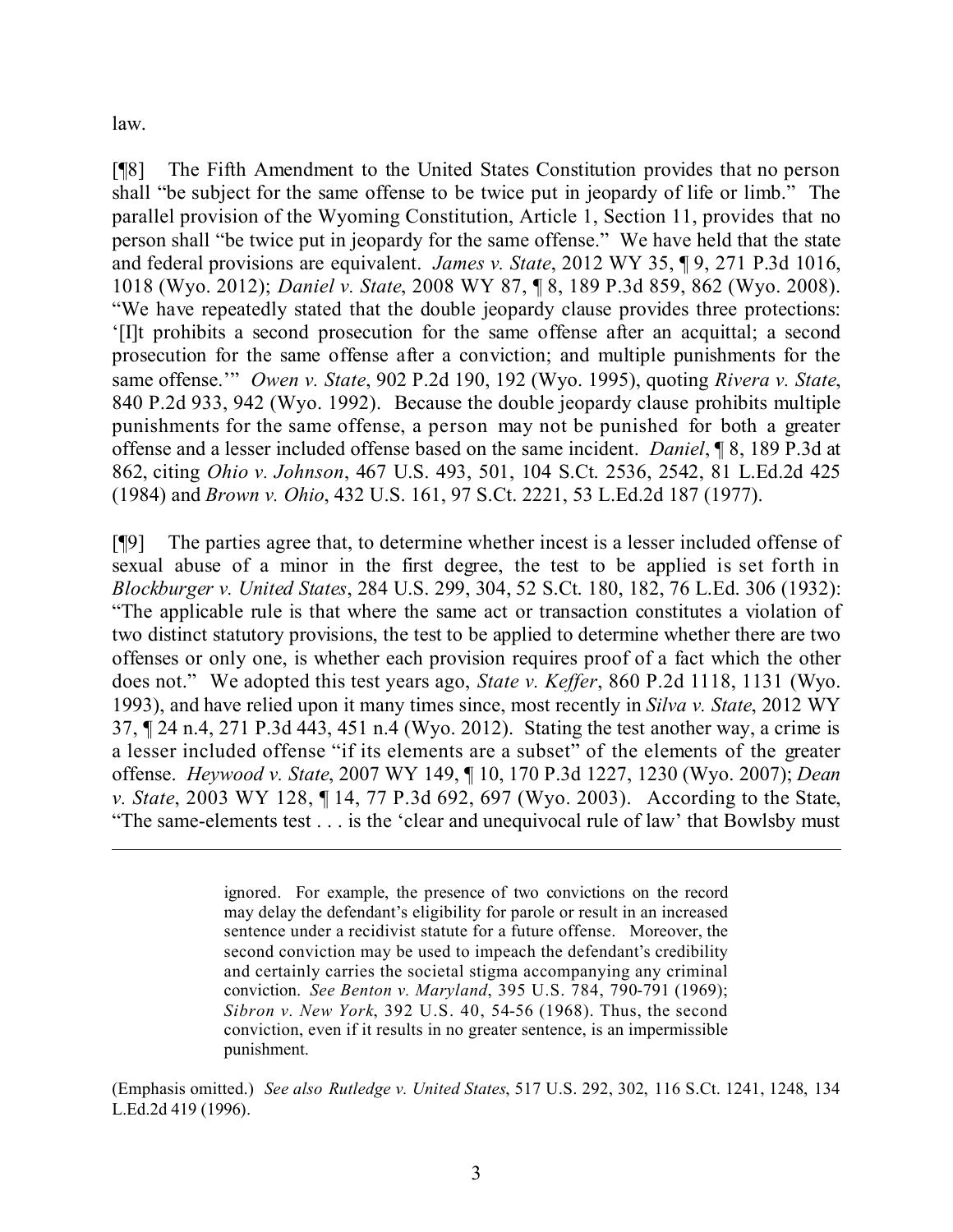show was transgressed if he is to establish plain error." We agree with that proposition.<sup>3</sup>

[¶10] The elements of a crime – the facts requiring proof under the *Blockburger* test – are derived from the statute defining that crime. Mr. Bowlsby was convicted of incest in violation of Wyo. Stat. Ann. § 6-4-402, which provides as follows:

> (a) A person is guilty of incest if he **knowingly** commits sexual intrusion, as defined by W.S. 6-2-301(a)(vii), or sexual contact, as defined by W.S.  $6-2-301(a)(vi)$ , with an ancestor or descendant or a brother or sister of the whole or half blood. The relationships referred to herein include relationships of:

. . .

(iii) Stepparent and stepchild.

(Emphasis added.) Mr. Bowlsby was also convicted of sexual abuse of a minor in the first degree in violation of Wyo. Stat. Ann.  $\S 6$ -2-314(a)(ii), which provides as follows:

> (a) An actor commits the crime of sexual abuse of a minor in the first degree if: . . .

> > (ii) Being eighteen (18) years of age or older, the actor inflicts sexual intrusion on a victim who is less than eighteen (18) years of age, **and the actor is** the victim's legal guardian or **an individual specified in W.S. 6-4-402.**

(Emphasis added.) The statute referred to in Wyo. Stat. Ann. § 6-2-314(a)(ii) is the same incest statute that Mr. Bowlsby was convicted of violating.

[¶11] The specific issue we must address is whether "knowledge of the family relationship" is an element of both of the crimes set forth above. Mr. Bowlsby contends that incest is a lesser included offense of the crime of first degree sexual abuse of a minor under Wyo. Stat. Ann.  $\S 6$ -2-314(a)(ii). He claims that the crime of first degree sexual abuse of a minor contains all of the elements that are necessary to the crime of incest,

<sup>&</sup>lt;sup>3</sup> Mr. Bowlsby argues only that his incest conviction must be set aside under the "same elements" test of *Blockburger*. He does not contend that his incest conviction merged into his conviction for first degree sexual abuse of a minor because it arose from the same act under *Najera v. State*, 2009 WY 105, 214 P.3d 990 (Wyo. 2009), *Bilderback v. State*, 13 P.3d 249 (Wyo. 2000), *Rouse v. State*, 966 P.2d 967 (Wyo. 1998), and *Owen*, 902 P.2d 190. We therefore analyze his arguments only under the *Blockburger* standard.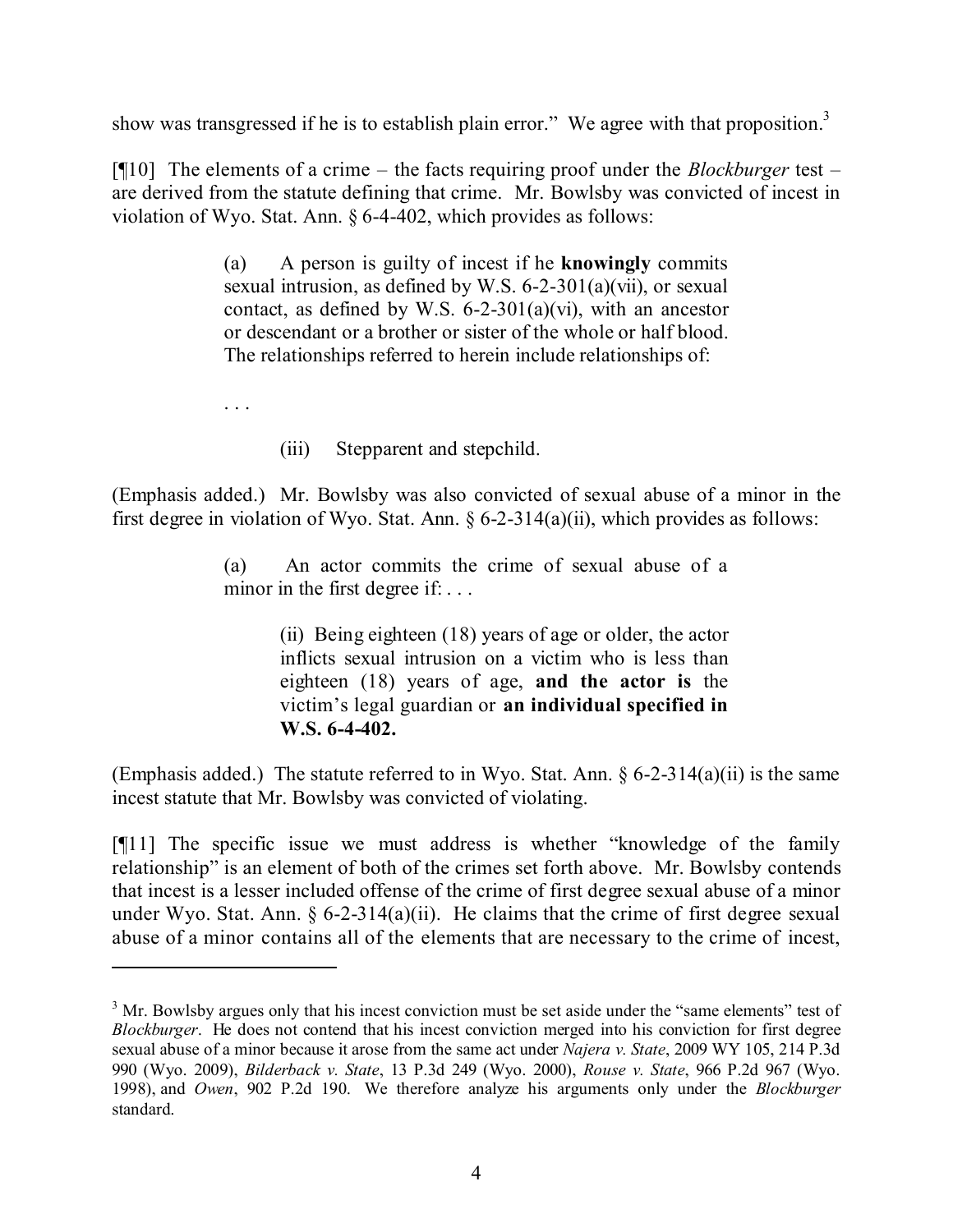including the defendant's knowledge of the familial relationship between the defendant and the victim. Relying solely on 21 Am.Jur.2d *Criminal Law* § 117 (2013), which provides that "Mens rea is generally an essential element of any criminal offense, and exceptions to this rule normally occur only where the legislature clearly determines otherwise," he asserts that knowledge of the familial relationship "is required under both statutes by the general requirement of *scienter* . . . implicit in all criminal laws under the concept of *mens rea* unless clearly excluded by the legislature."<sup>4</sup> (Emphasis in original.)

[¶12] The State agrees that knowledge of the familial relationship is an element of incest, citing several authorities for the proposition that "the courts of numerous other states with similar incest statutes have recognized that knowledge of the familial relationship is an essential element of the crime of incest." It contends, however, that knowledge of the family relationship is not an element of the crime of first degree sexual abuse of a minor. With respect to this assertion, the State fails to provide any cogent supporting analysis. Rather, it simply concludes that "To prove incest, the State would have to prove the additional element that Bowlsby had actual knowledge of his familial relationship with his victim, an element of scienter not contained in the sexual abuse statute  $\S 6$ -2-314(a)(ii)."<sup>5</sup>

[¶13] While we have not yet had occasion to determine whether Wyoming's incest statute requires knowledge of the familial relationship with the victim, as noted by the State, the issue has been addressed by legal commentators and courts in a number of jurisdictions. Uniformly, they conclude that knowledge of the relationship is an element

- 1. On or about the  $\_\_\_\_\$  day of  $\_\_\_\_$ , 20
- 2. In County, Wyoming
- 3. The Defendant,

- 4. Committed [sexual intrusion] [sexual contact]
- 5. With [an ancestor] [a descendant] [a {brother} {sister} of the whole or half blood].

Because this issue was presented in this case as a double jeopardy violation, the State focused on establishing differences in the elements of both crimes. Had the matter been presented as a challenge to the sufficiency of an elements instruction in accord with the pattern instruction, the State may have taken a different approach. *See*, *e.g.*, *State v. Hargrove*, 108 N.M. 233, 235, 771 P.2d 166, 168 (1989), discussed *infra*, ¶ 14.

<sup>&</sup>lt;sup>4</sup> Because the issue is raised in the context of a double jeopardy violation, Mr. Bowlsby's primary concern is that knowledge of the family relationship be treated similarly in analyzing both statutes. Initially, he contended that knowledge of the family relationship was not an element of either crime. He raised the scienter issue in response to the State's contention that knowledge of the family relationship was an element of incest but not sexual abuse of a minor in the first degree.

<sup>5</sup> The State's position is at odds with the language of Wyoming Criminal Pattern Jury Instruction 44.02A, which sets forth the elements of incest. According to that instruction, the elements of incest are: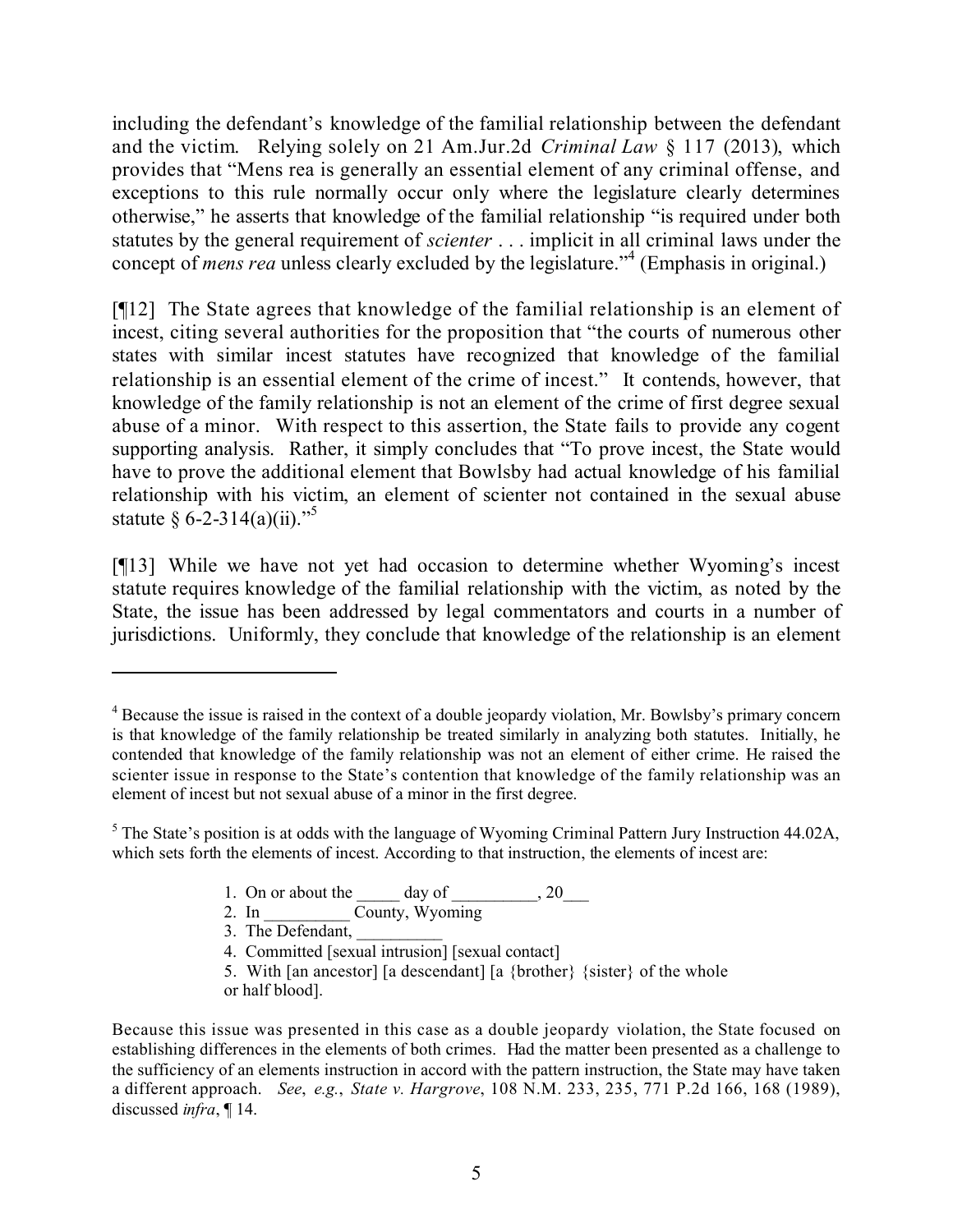of the crime of incest. *See, e.g., Monroe County Dep't of Human Servs. v. Kelli B. (In re Zachary B.)*, 2004 WI 48, ¶ 4, 271 Wis.2d 51, 58, 678 N.W.2d 831, 833 (2004); *Standridge v. State*, 357 Ark. 105, 120, 161 S.W.3d 815, 823 (2004); *State v. Vann*, 976 S.W.2d 93, 106 (Tenn. 1998); *State v. Calle*, 125 Wn.2d 769, 778, 888 P.2d 155, 159 (1995); *Carmichael v. State*, 255 Kan. 10, 19, 872 P.2d 240, 246 (1994); *State v. Hargrove*, 108 N.M. 233, 235, 771 P.2d 166, 168 (1989); *People v. Parker*, 123 Ill.2d 204, 210, 526 N.E.2d 135, 138 (1988); *State v. Forman*, 466 So.2d 747, 748 (La. App. 1985); *Robinson v. United States*, 452 A.2d 354, 359 (D.C. 1982); *State v. Vincent*, 278 N.C. 63, 64, 178 S.E.2d 608, 609 (1971); *State v. Daniels*, 169 Ohio St. 87, 98, 157 N.E.2d 736, 744 (1959); *State v. Winslow*, 30 Utah 403, 408, 85 P. 433, 435 (1906); *Rea v. Harrington*, 58 Vt. 181, 185, 2 A. 475, 478 (1886); 2 Charles E. Torcia, *Wharton's Criminal Law* § 239 (15<sup>th</sup> ed. 2012) ("In order to be guilty of incest, the accused must know that the person . . . with whom he is having sexual intercourse is related to him within a prohibited degree of consanguinity or affinity."); 41 Am.Jur.2d *Incest* § 11 (2013) ("Elements of the crime of incest by sexual intercourse generally include sexual conduct between two persons within the prohibited degree of consanguinit[y], and the defendant's knowledge of their relationship."); 42 C.J.S. *Incest* § 9 (2013) ("Typically, knowledge of the relationship on the part of [the] accused is an essential element of the offense [of incest].").

[¶14] We note that, in the present case, there is no dispute that Mr. Bowlsby knew that the victim was his stepdaughter. However, in interpreting the statutes in question, we must also take account of the potential scenario in which a defendant engages in "unwitting" or "accidental" incest, where the defendant does not have knowledge of the familial relationship. Mr. Bowlsby offers the example of an anonymous sperm donor who may have no reason to know that his sexual contact is with his progeny. The possibility also arises in cases of adoption, as in the Athenian tragedy, *Oedipus Rex*. 6 The problem of accidental incest is not merely fictional or theoretical. It was raised in *Hargrove*, 108 N.M. at 236, 771 P.2d at 169:

> At oral argument, a question also was raised concerning whether prohibited relationships under Section 30-10-3 include a child fathered by someone other than the defendant during defendant's marriage to the mother. The relevance of

<sup>&</sup>lt;sup>6</sup> In the version of the story told by Sophocles, Oedipus, the biological son of King Laius and Queen Jocasta of Thebes, is discarded on a mountain top to avoid the prophecy that he will murder his father and marry his mother. Oedipus is eventually rescued by a shepherd and adopted by King Polybus and Queen Merope of Corinth. After learning of the prophecy, Oedipus journeys from Corinth in order to avoid causing harm to Polybus and Merope. On his way to Thebes, Oedipus slays Laius, who he does not realize is his true father. Oedipus subsequently marries Laius' widow, Jocasta, Oedipus' biological mother. Sophocles, *The Three Theban Plays: Antigone, Oedipus the King, Oedipus at Colonus*, (Robert Fagles, Bernard MacGregor Knox trans., Viking Penguin, 1984).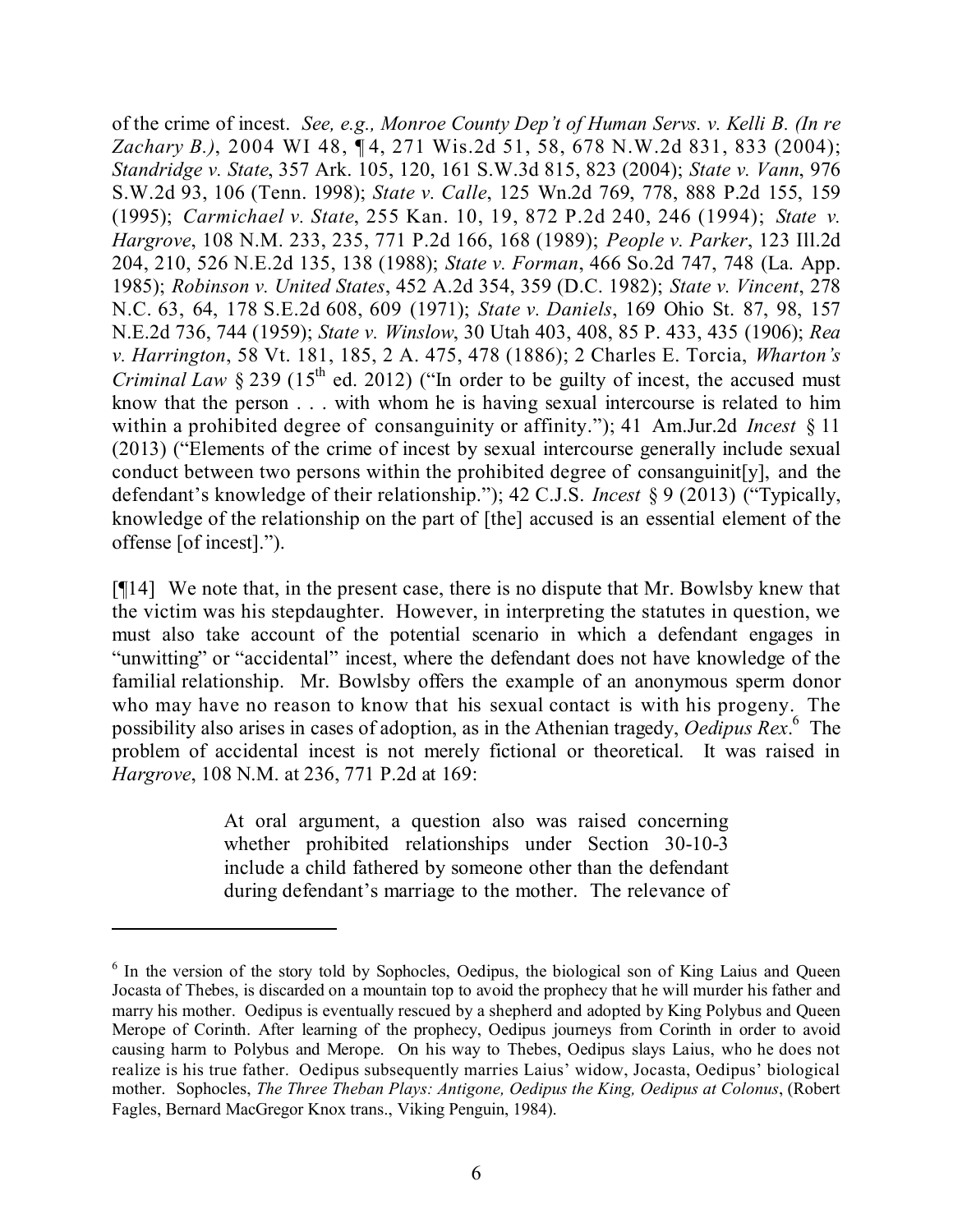this question stemmed from defendant's testimony that, at the time of the offense, he believed Rebecca to have been fathered by another man during the time the defendant was married to Rebecca's mother. If the defendant's knowledge that he was the biological father of Rebecca was factually in issue, then error in failure to instruct on the essential element of knowledge would be jurisdictional.

The statute at issue in that case, N.M. Stat. Ann. § 30-10-3, provided that "Incest consists" of knowingly intermarrying or having sexual intercourse with persons within the following degrees of consanguinity: parents and children including grandparents and grandchildren of every degree, brothers and sisters of the half as well as of the whole blood, uncles and nieces, aunts and nephews." The defendant contended that he did not know that he was the father of the victim. On appeal, he challenged the adequacy of the elements instruction. He contended that the instruction failed to advise the jury that knowledge of the relationship was an element of the crime of incest. The New Mexico Supreme Court agreed and reversed the conviction. In determining that knowledge of the familial relationship was an element of the crime of incest, the court reasoned as follows:

> The State concedes that failure to instruct on an essential element may be raised for the first time on appeal, *see State v. Bell*, 90 N.M. 134, 560 P.2d 925 (1977), but maintains that the jury instructions, read as a whole, properly included the essential elements of the crime of incest. The State argues that the jury was instructed on the definition of "intentionally" and asserts that "intentionally" is an adequate substitute for "knowingly". We do not agree that the instruction, which informs the jury of the necessity to find general criminal intent in addition to the other elements of the charged offense, SCRA 1986, 14-141, was sufficient to instruct the jury that knowledge of the prohibited blood relationship is an essential element of incest. As stated in *Hittson*, "the free act of the one being tried, *with knowledge of the relationship*" is required to convict one of incest. 57 N.M. at 102-03, 254 P.2d at 1065 (emphasis added). Knowledge and intent are separate, not synonymous, elements.

. . .

The issue, however, was whether the defendant knew Rebecca was his biological daughter when the acts of sexual intercourse charged in Counts II and VIII were committed. The defendant's testimony that at one time he believed Rebecca to be his "adopted" daughter demonstrates that the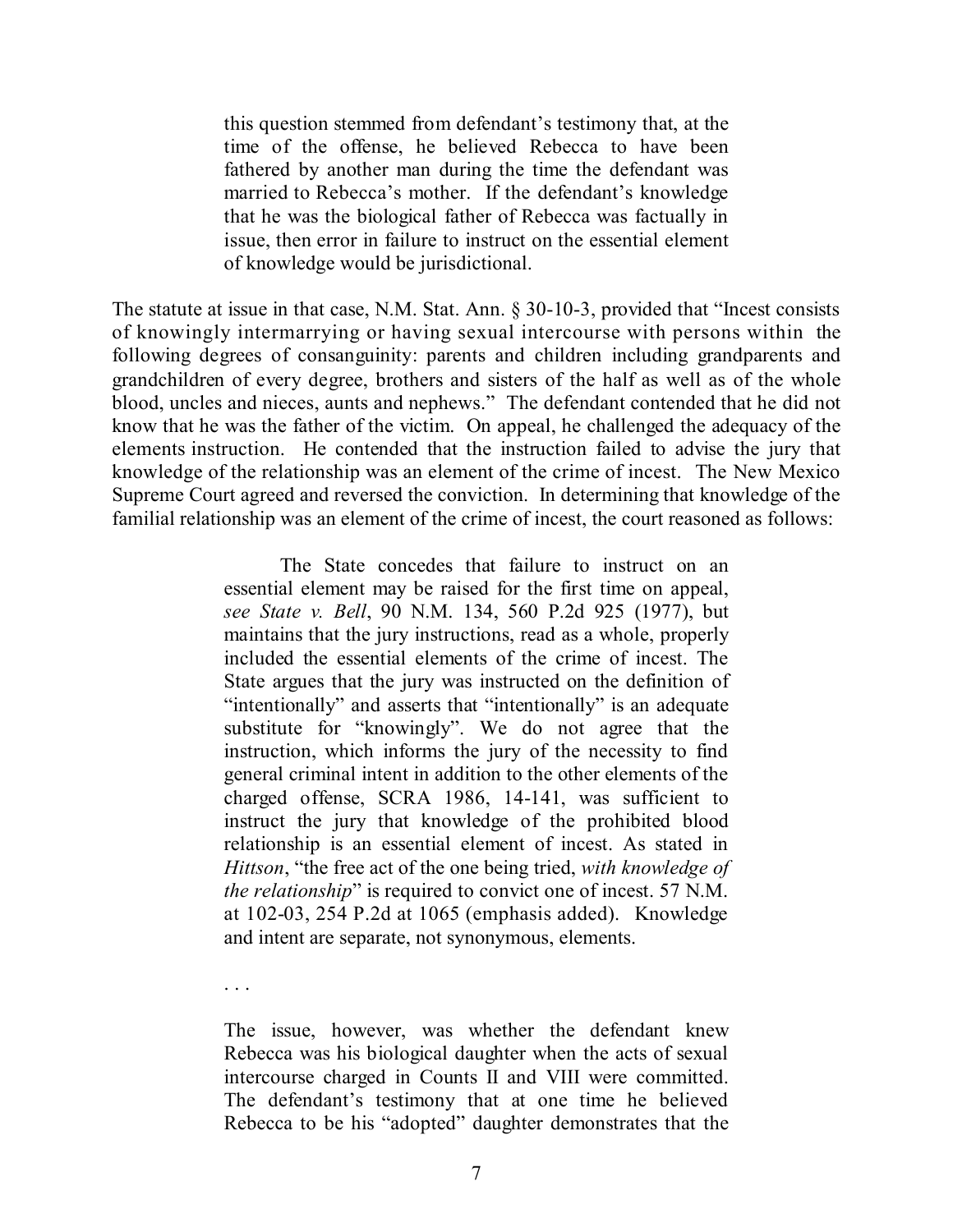defendant did not concede that at the time he had intercourse with Rebecca he knew she was his biological daughter. Accordingly, the failure to instruct the jury that, as an essential element of incest in Counts II and VIII, it had to find beyond a reasonable doubt that the defendant had knowledge of the prohibited blood relationship requires that the convictions on those counts be reversed.

*Hargrove*, 771 P.2d at 169, 170. In its structure and its use of the term "knowingly," the New Mexico incest statute cannot be distinguished from Wyoming's incest statute.

[¶15] We agree with both parties that knowledge of the familial relationship is an element of the crime of incest. Initially, however, we note that whether knowledge of the family relationship is an element of the crime of incest is not immediately apparent from the language of Wyo. Stat. Ann. § 6-4-402(a). The statute does not explicitly state that knowledge of the family relationship is required for conviction.<sup>7</sup> The incest statute contains the word "knowingly," but the use of that word does not lead directly to the conclusion that knowledge of the family relationship is an element of the crime. From a grammatical perspective, the term modifies the act ("knowingly commits sexual intrusion"), not the relationship ("with an ancestor or descendant … or stepparent and stepchild"). *See Management Council of the Wyoming Legislature v. Geringer*, 953 P.2d 839, 844 (Wyo. 1998), citing John M. Kierzek & Walker Gibson, *The MacMillian Handbook of English*, 414 (6th ed., Revised by, Robert F. Willson, Jr. 1977); *see also Evans v. Farmers Ins. Exch.*, 2001 WY 110, ¶ 11, 34 P.3d 284, 287 (Wyo. 2001). However, following United States Supreme Court precedent, we find that the interpretation suggested by a grammatical reading of the statute must yield to the presumption, deeply embedded in our criminal law, in favor of "broadly applicable scienter requirements, even where the statute by its terms does not contain them." *United States v. X-Citement Video*, 513 U.S. 64, 70, 115 S.Ct. 464, 468, 130 L.Ed.2d 372 (1994). This principle extends equally to statutes, such as the statute defining first degree sexual abuse of a minor, where no mental state is specified. Ultimately, our analysis rests on the principle that a statute should not be interpreted to criminalize otherwise innocent conduct absent a clear indication of the legislature's intent to impose criminal liability without regard to the defendant's knowledge of the necessary elements of the crime. As discussed below, we find several factors indicating that the legislature *did not* intend to impose criminal liability for incest or first degree sexual abuse of a minor absent the defendant's knowledge of the necessary familial relationship. Accordingly, we agree with Mr. Bowlsby and conclude that such knowledge is an element of both crimes.

<sup>7</sup> An example of statutory language containing such a requirement is contained in Wyo. Stat. Ann. § 6-4- 401(a), Wyoming's bigamy statute, which provides that "A person commits bigamy if, being married and knowing that his spouse is alive, he marries again."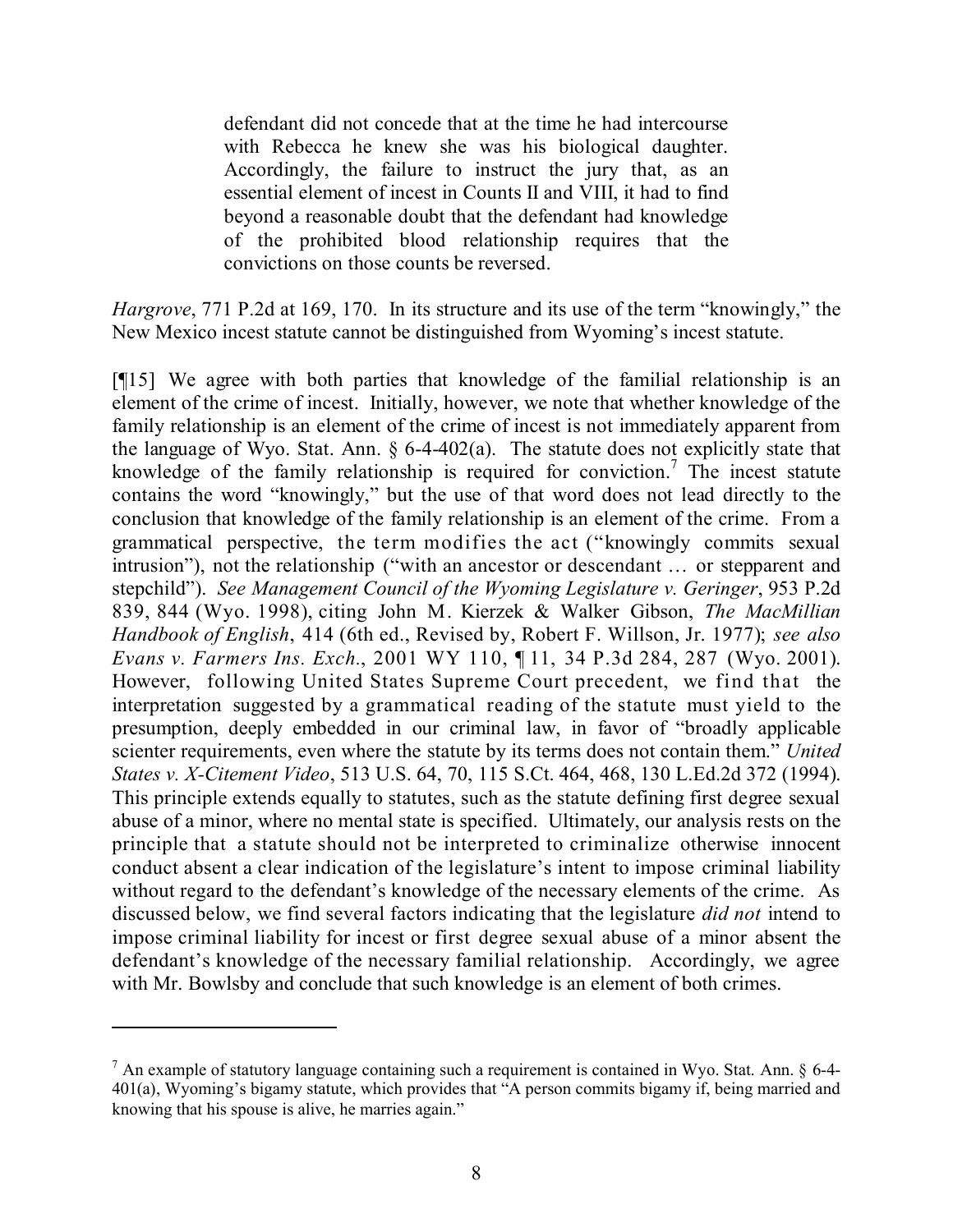[¶16] Faced with the task of interpreting similar statutes that fail to identify a scienter requirement with respect to the elements of a crime, the United States Supreme Court has relied on the presumption that some form of scienter is to be implied in a criminal statute even if not expressed. The Court explained and applied this presumption in *X-Citement Video*. In that case, the Court was called upon to determine whether 18 U.S.C. § 2252, prohibiting the distribution of child pornography, required a defendant to have knowledge of the fact that a "visual depiction" involved the use of a minor engaging in sexually explicit conduct. The statute at that time provided:

(a) Any person who --

. . . .

(1) knowingly transports or ships in interstate or foreign commerce by any means including by computer or mails, any visual depiction, if --

> (A) the producing of such visual depiction involves the use of a minor engaging in sexually explicit conduct; and

(B) such visual depiction is of such conduct;

(2) knowingly receives, or distributes, any visual depiction that has been mailed, or has been shipped or transported in interstate or foreign commerce, or which contains materials which have been mailed or so shipped or transported, by any means including by computer, or knowingly reproduces any visual depiction for distribution in interstate or foreign commerce or through the mails, if --

> (A) the producing of such visual depiction involves the use of a minor engaging in sexually explicit conduct; and

(B) such visual depiction is of such conduct;

shall be punished as provided in subsection (b) of this section.

The specific issue addressed by the Court was whether the term "knowingly" in subsections (1) and (2) modified the phrase "the use of a minor" in subsections  $(1)(A)$ and (2)(A). Despite the Court's conclusion that the most natural grammatical reading suggested that the term "knowingly" modified only the surrounding verbs, and not "the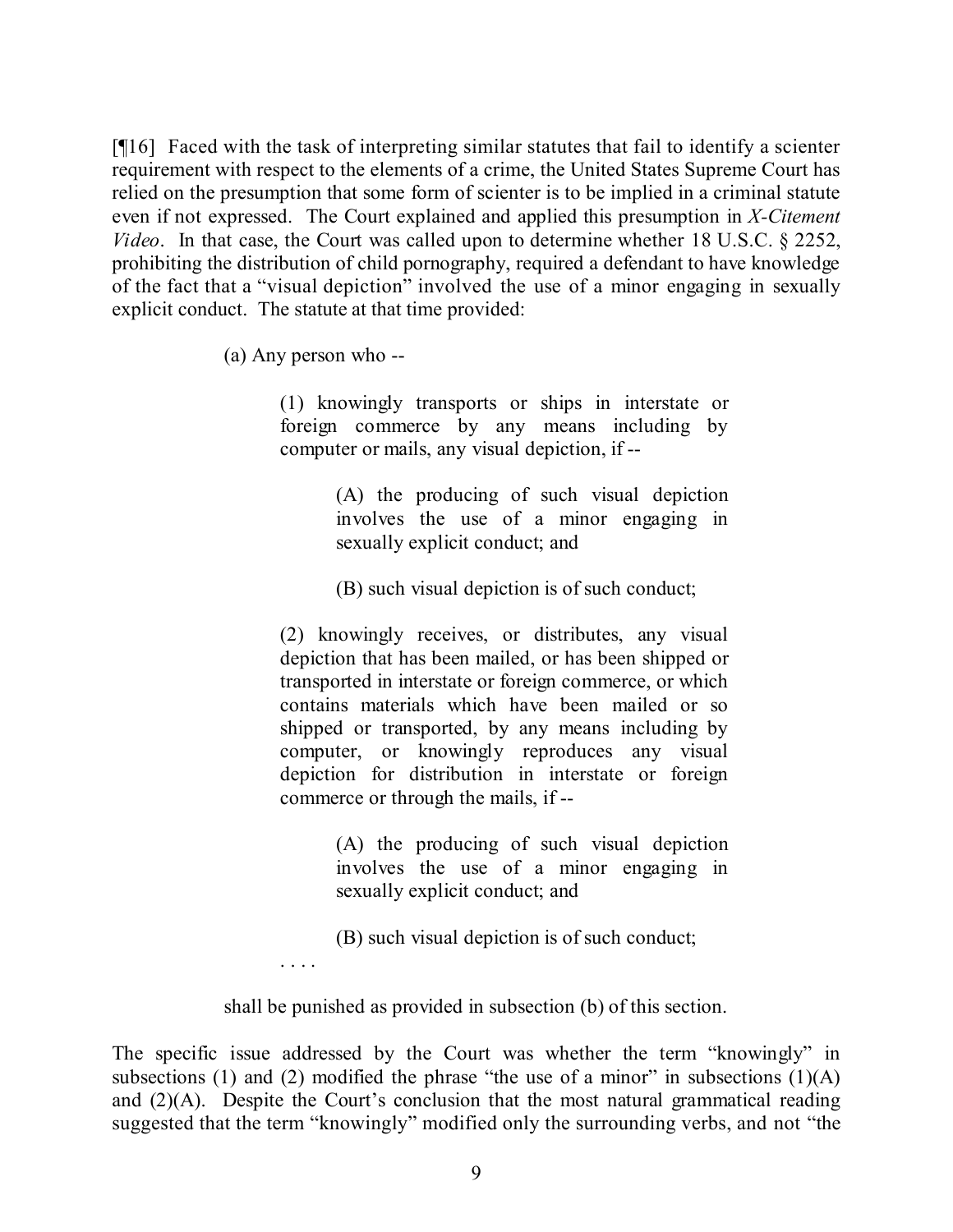elements of the minority of the performers, or the sexually explicit nature of the material," the Court held that the "knowingly" scienter requirement applied to the elements in subsection  $(1)(A)$  and  $(2)(A)$  as well, in part because of the presumption "that some form of scienter is to be implied in a criminal statute even if not expressed." *X-Citement Video*, 513 U.S. at 68-69, 115 S.Ct. at 467.

[¶17] The Court succinctly summarized the precedent supporting this presumption:

Our reluctance to simply follow the most grammatical reading of the statute is heightened by our cases interpreting criminal statutes to include broadly applicable scienter requirements, even where the statute by its terms does not contain them. The landmark opinion in *Morissette v. United States*, 342 U.S. 246, 72 S.Ct. 240, 96 L.Ed. 288 (1952), discussed the common-law history of *mens rea* as applied to the elements of the federal embezzlement statute. That statute read: "Whoever embezzles, steals, purloins, or knowingly converts to his use or the use of another, or without authority, sells, conveys or disposes of any record, voucher, money, or thing of value of the United States . . . [s]hall be fined." 18 U.S.C. § 641, cited in *Morissette*, 342 U.S. at 248, n.2, 72 S.Ct. at 242, n.2. Perhaps even more obviously than in the statute presently before us, the word "knowingly" in its isolated position suggested that it only attached to the verb "converts," and required only that the defendant intentionally assume dominion over the property. But the Court used the background presumption of evil intent to conclude that the term "knowingly" also required that the defendant have knowledge of the facts that made the taking a conversion – *i.e.*, that the property belonged to the United States. *Id.*, at 271, 72 S.Ct. at 254. *See also United States v. United States Gypsum Co.*, 438 U.S. 422, 438, 98 S.Ct. 2864, 57 L.Ed.2d 854 (1978) ("[F]ar more than the simple omission of the appropriate phrase from the statutory definition is necessary to justify dispensing with an intent requirement").

*Liparota v. United States*, 471 U.S. 419, 105 S.Ct. 2084, 85 L.Ed.2d 434 (1985), posed a challenge to a federal statute prohibiting certain actions with respect to food stamps. The statute's use of "knowingly" could be read only to modify "uses, transfers, acquires, alters, or possesses" or it could be read also to modify "in any manner not authorized by [the statute]." Noting that neither interpretation posed constitutional problems, *id.*, at 424, n.6, 105 S.Ct. at 2087,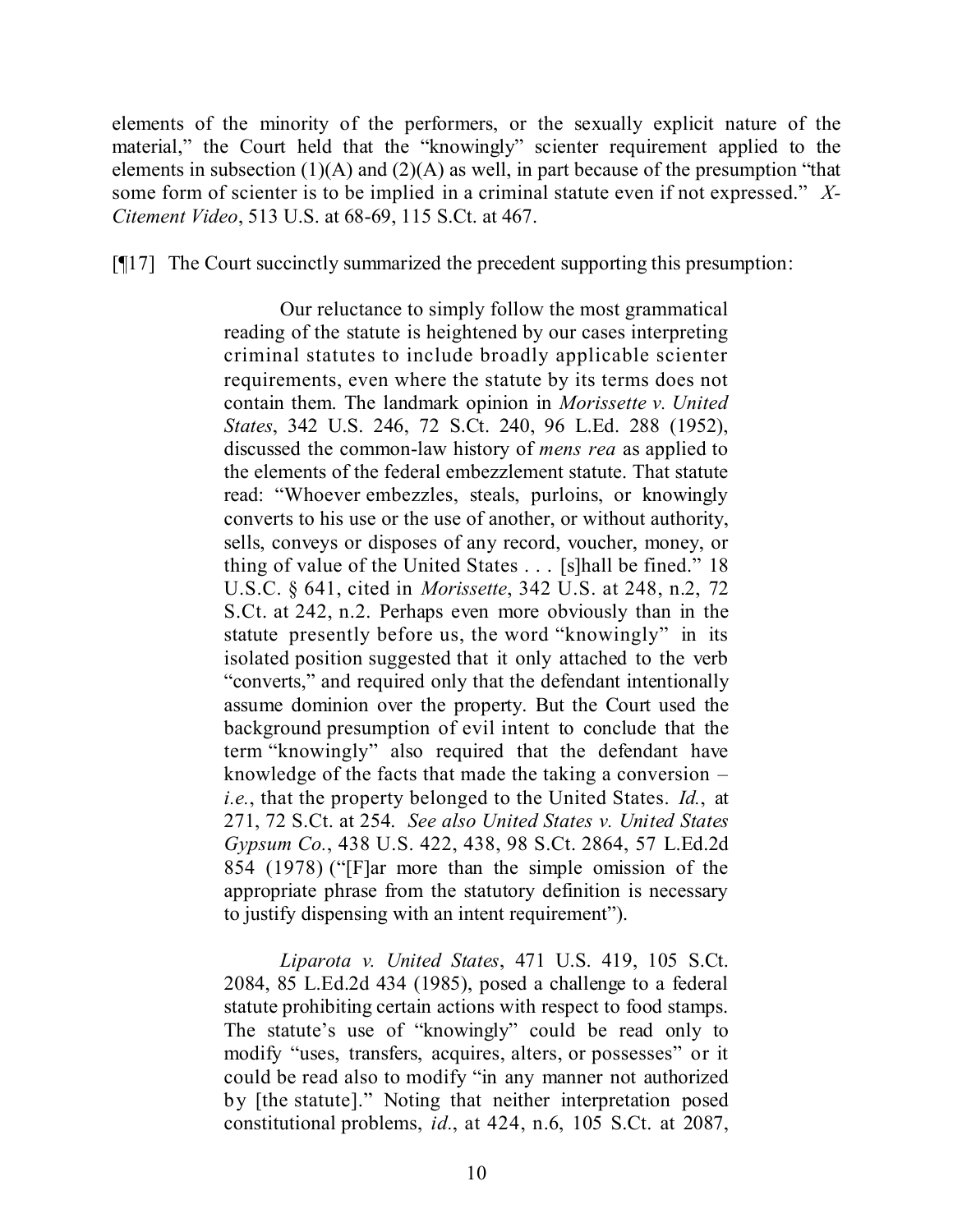n.6, the Court held the scienter requirement applied to both elements by invoking the background principle set forth in *Morissette*. In addition, the Court was concerned with the broader reading which would "criminalize a broad range of apparently innocent conduct." 471 U.S. at 426, 105 S.Ct. at 2088. Imposing criminal liability on an unwitting food stamp recipient who purchased groceries at a store that inflated its prices to such purchasers struck the Court as beyond the intended reach of the statute.

The same analysis drove the recent conclusion in *Staples v. United States*, 511 U.S. 600, 114 S.Ct. 1793, 128 L.Ed.2d 608 (1994), that to be criminally liable a defendant must know that his weapon possessed automatic firing capability so as to make it a machinegun as defined by the National Firearms Act. Congress had not expressly imposed any *mens rea* requirement in the provision criminalizing the possession of a firearm in the absence of proper registration. 26 U.S.C. § 5861(d). The Court first rejected the argument that the statute described a public welfare offense, traditionally excepted from the background principle favoring scienter. *Morissette*, *supra*, at 255, 72 S.Ct. at 246. The Court then expressed concern with a statutory reading that would criminalize behavior that a defendant believed fell within "a long tradition of widespread lawful gun ownership by private individuals." *Staples*, 511 U.S. at 610, 114 S.Ct. at 1799. The Court also emphasized the harsh penalties attaching to violations of the statute as a "significant consideration in determining whether the statute should be construed as dispensing with *mens rea*." *Id.*, at 616, 114 S.Ct. at 1802.

*X-Citement Video*, 513 U.S. at 70-71, 115 S.Ct. at 468. Under this authority, the Court held that "*Morissette*, reinforced by *Staples*, instructs that the presumption in favor of a scienter requirement should apply to each of the statutory elements that criminalize otherwise innocent conduct." *Id.*, 513 U.S. at 72, 115 S.Ct. at 469. Consistent with the analysis in *Staples*, the Court noted that the child pornography statute at issue did not describe a "public welfare offense," but rather was "more akin to the common-law offenses against the 'state, the person, property, or public morals,' *Morissette*, *supra*, at 255, that presume a scienter requirement in the absence of express contrary intent." *Id.*, 513 U.S. at 71-72, 115 S.Ct. at 468-69. Further, the court noted that "*Staples*' concern with harsh penalties looms equally large respecting § 2252: Violations are punishable by up to 10 years in prison as well as substantial fines and forfeiture." *Id.*, 513 U.S. at 72, 115 S.Ct. at 469. Both of these factors led the Court to conclude that "the term 'knowingly' in § 2252 extends both to the sexually explicit nature of the material and to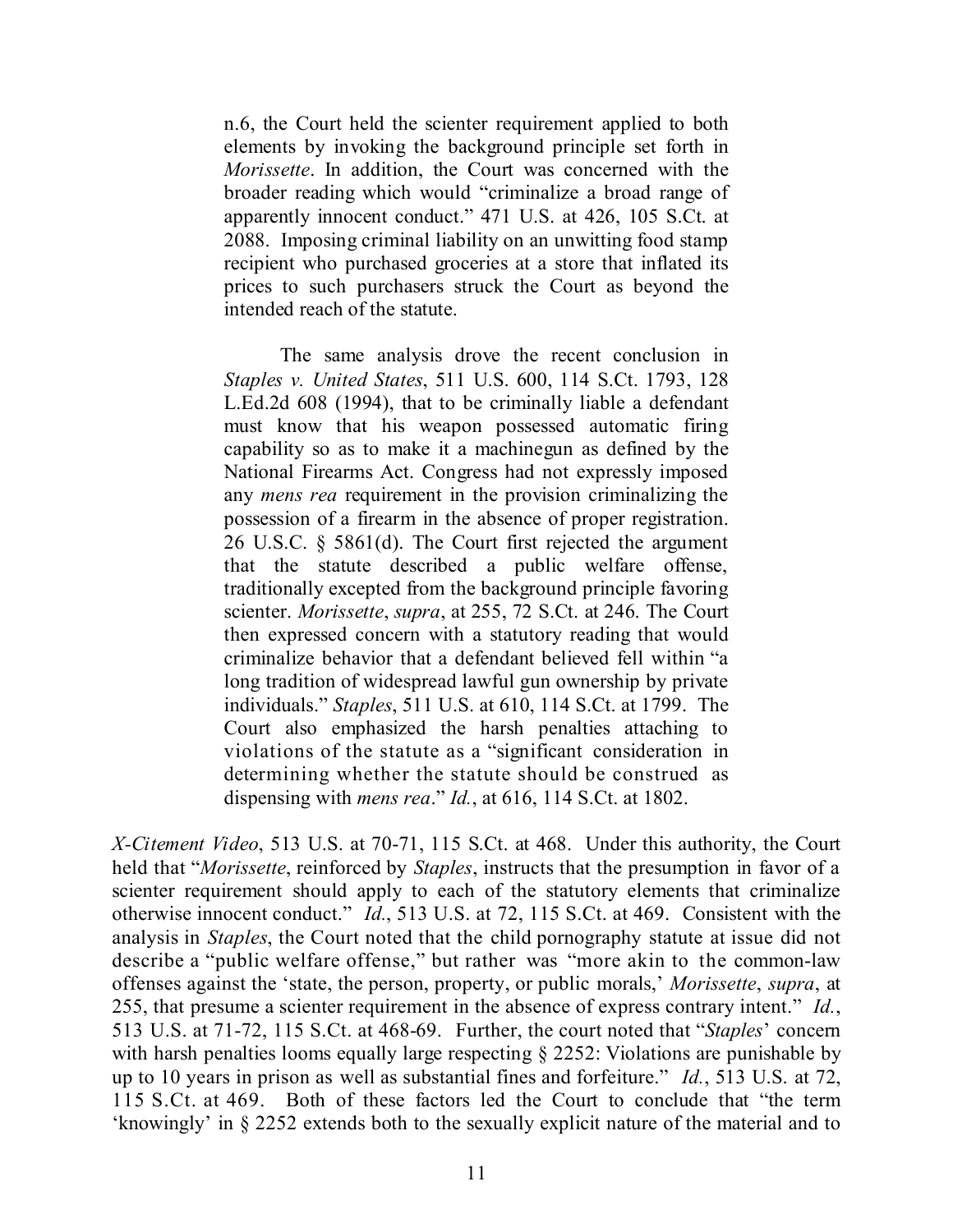the age of the performers." *Id.*, 513 U.S. at 78, 115 S.Ct. at 472.

[¶18] Similarly, our precedent has also interpreted Wyoming criminal statutes to require the defendant's knowledge of an attendant circumstance, even when that requirement is not explicitly applied to each of the elements of a particular statute. For example, Wyo. Stat. Ann.  $\S 6$ -5-204(a) defines the crime of interference with a peace officer:

> (a) A person commits a misdemeanor punishable by imprisonment for not more than one (1) year, a fine of not more than one thousand dollars (\$1,000.00), or both, if he knowingly obstructs, impedes or interferes with or resists arrest by a peace officer while engaged in the lawful performance of his official duties.

In considering this statute, we have indicated that a defendant must have knowledge that the person being obstructed or injured is a peace officer in order to be convicted of the crime of interference with a peace officer. *Iseli v. State*, 2007 WY 102, ¶ 16, 160 P.3d 1133, 1138 (Wyo. 2007) (The defendant "could argue that he was not guilty because he did not know that Investigator Davis was a peace officer."). Additionally, we have also found a knowledge requirement in crimes where the statute did not contain the word "knowingly." In *Gallegos v. State*, 961 P.2d 981, 982 (Wyo. 1998), we reviewed a conviction under Wyo. Stat. Ann. § 35-7-1031 (Cum. Supp. 1995), which read, "[I]t is unlawful for any person to manufacture, deliver, or possess with intent to manufacture or deliver, a controlled substance." Although the statute did not include the word "knowingly," we confirmed that "knowledge that one is dealing with a controlled substance" is "required to constitute the completed crime." *Id*. at 983, citing *Seymour v. State*, 949 P.2d 881, 883-84 (Wyo. 1997); *Dorador v. State,* 573 P.2d 839, 843 (Wyo. 1978). We stated in *Dorador*, 573 P.2d at 843, that "Knowledge or scienter is essential to a general intent crime. An accused must, of course, know that he is delivering a controlled substance."

[¶19] While our precedent demonstrates a willingness to apply scienter requirements to the elements of a crime, even when not expressed in the language of a particular statute, we recognize that there are instances in which the legislature intends to impose criminal liability in absence of a finding of fault. The historical origins of these "strict liability" crimes are explained in 1 Wayne R. LaFave, *Substantive Criminal Law* § 5.5, at 381 (2d ed. 2003):

> For several centuries (at least since 1600) the different common law crimes have been so defined as to require, for guilt, that the defendant's acts or omissions be accompanied by one or more of the various types of fault (intention, knowledge, recklessness or – more rarely – negligence); a person is not guilty of a common law crime without one of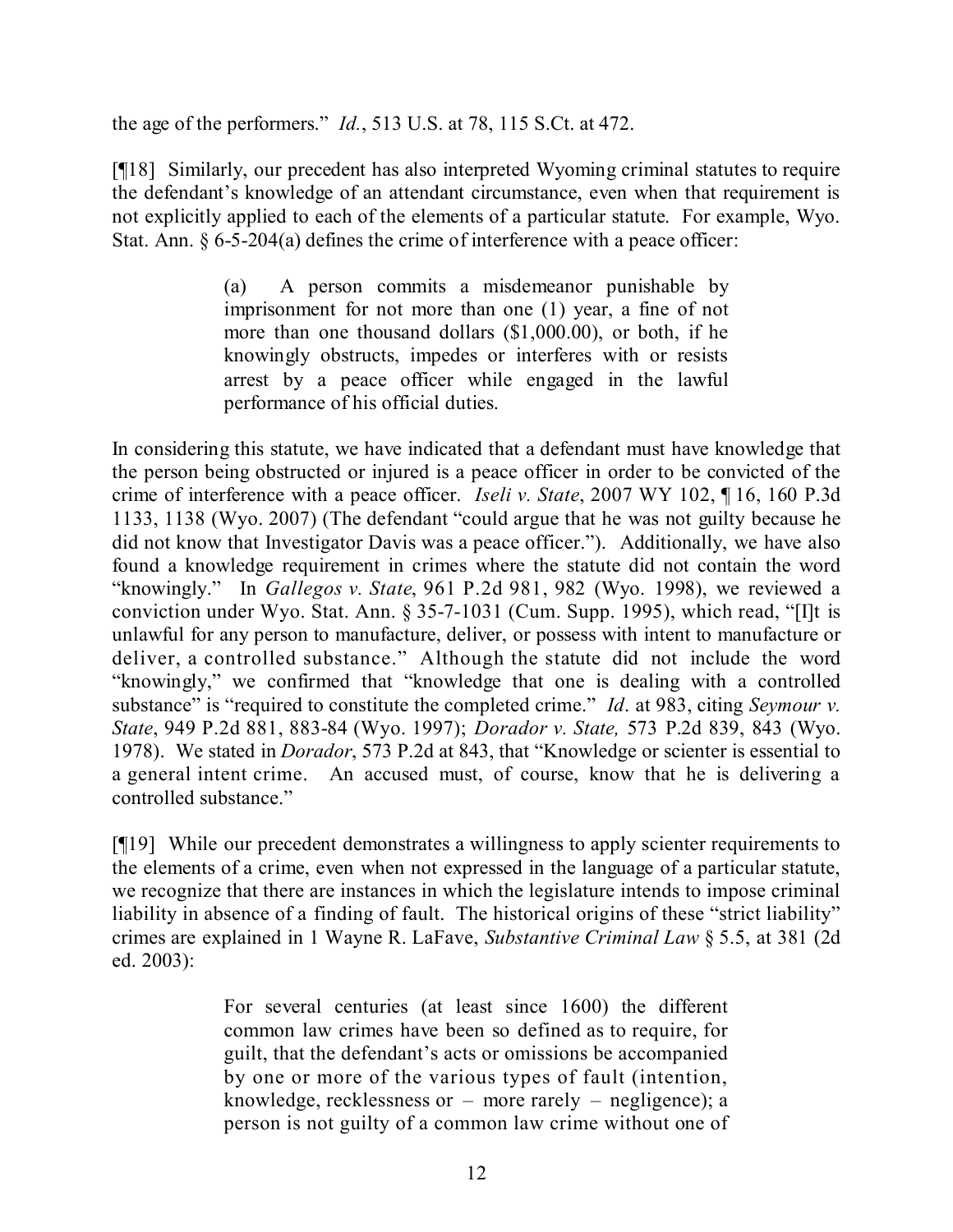these kinds of fault. But legislatures, especially in the  $20<sup>th</sup>$ and 21<sup>st</sup> centuries, have often undertaken to impose criminal liability for conduct unaccompanied by fault. A statute may simply provide that whoever does (or omits to do) so-and-so, or whoever brings about such-and such a result, is guilty of a crime, setting forth the punishment. Usually, but not always, the statutory crime-without-fault carries a relatively light penalty – generally of the misdemeanor variety. . . .

(Footnote omitted.) Professor LaFave suggests that "[a] number of factors may be considered of importance in deciding whether the legislature meant to impose liability without fault or, on the other hand, really meant to require fault, though it failed to spell it out clearly."<sup>8</sup> *Id.*, § 5.5(a), at 383. We will proceed to discuss those factors we find most

<sup>&</sup>lt;sup>8</sup> LaFave suggests the following seven factors:

<sup>(1)</sup> The legislative history of the statute or its title or context may throw some light on the matter. (2) The legislature may have in some other statute provided guidance as to how a court is to determine whether strict liability was intended. (3) The severity of the punishment provided for the crime is of importance. Other things being equal, the greater the possible punishment, the more likely some fault is required; and, conversely, the lighter the possible punishment, the more likely the legislature meant to impose liability without fault. (4) The seriousness of harm to the public which may be expected to follow from the forbidden conduct is another factor. Other things being equal, the more serious the consequences to the public, the more likely the legislature meant to impose liability without regard to fault, and vice versa. (5) The defendant's opportunity to ascertain the true facts is yet another factor which may be important in determining whether the legislature really meant to impose liability on one who was without fault because he lacked knowledge of these facts. The harder to find out the truth, the more likely the legislature meant to require fault in not knowing; the easier to ascertain the truth, the more likely failure to know is no excuse. (6) The difficulty prosecuting officials would have in proving a mental state for this type of crime. The greater the difficulty, the more likely it is that the legislature intended to relieve the prosecution of that burden so that the law could be effectively enforced. (7) The number of prosecutions to be expected is another factor of some importance. The fewer the expected prosecutions, the more likely the legislature meant to require the prosecuting officials to go into the issue of fault; the greater the number of prosecutions, the more likely the legislature meant to impose liability without regard to fault. All the above factors have a bearing on the question of the interpretation of the empty statute, but no single factor can be said to be controlling. Thus some statutes have been held to impose liability without fault although the possible punishment was quite severe, generally because one or more of the other factors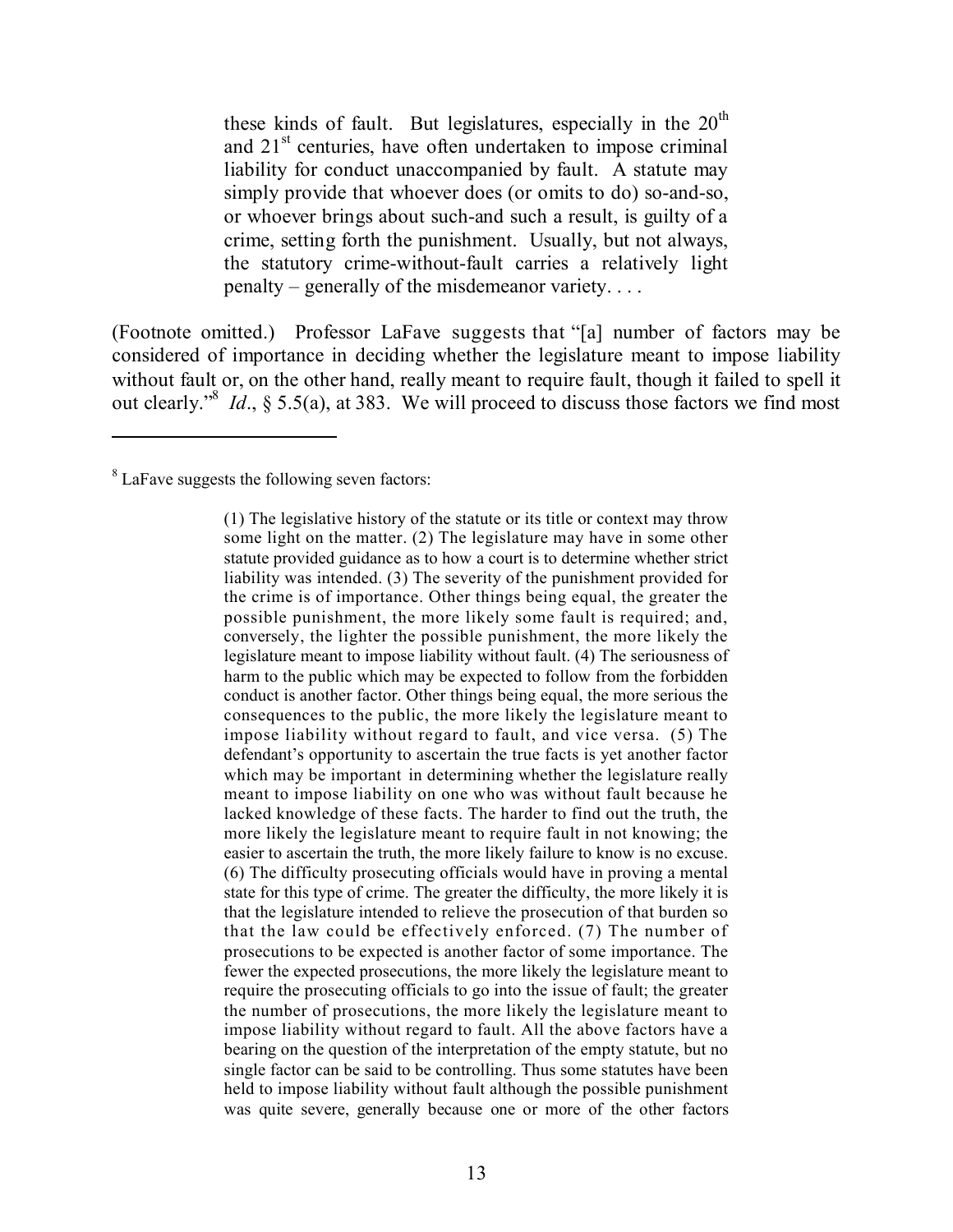helpful in interpreting the statutes at issue in this case. In doing so, we recognize that, unlike the statute defining incest, the statute defining first degree sexual abuse of a minor, like the statutes at issue in *Gallegos* and *Staples*, does not contain the word "knowingly," or any other scienter requirement, such as purposely or recklessly. Nonetheless, as indicated above, we note that neither statute can be literally interpreted to require the defendant's knowledge of the necessary familial relationship. Accordingly, the question we must answer with respect to each statute is the same; that is, whether, in light of the following considerations, the defendant must know of the necessary familial relationship despite the legislature's failure to expressly identify that requirement.

[¶20] First, we find the most significant factor in interpreting the statutes at issue is the severity of the punishment provided for the crimes. As stated by LaFave, "Other things being equal, the greater the possible punishment, the more likely some fault is required." *Id*., § 5.5(a), at 384. As indicated above, this principle was also expressed in *Staples*, 511 U.S. at 616-17, 114 S.Ct. at 1802-03:

> Historically, the penalty imposed under a statute has been a significant consideration in determining whether the statute should be construed as dispensing with *mens rea*. Certainly, the cases that first defined the concept of the public welfare offense almost uniformly involved statutes that provided for only light penalties such as fines or short jail sentences, not imprisonment in the state penitentiary.

. . .

As commentators have pointed out, the small penalties attached to such offenses logically complemented the absence of a *mens rea* requirement: In a system that generally requires a "vicious will" to establish a crime, 4 W. Blackstone, Commentaries \* 21, imposing severe punishments for offenses that require no *mens rea* would seem incongruous.

The crimes of incest and first degree sexual abuse of a minor carry severe penalties. Incest is a felony punishable by up to fifteen years in prison and a fine of ten thousand dollars. Sexual abuse of a minor in the first degree is a felony with a minimum sentence of twenty-five years in prison, and a maximum penalty of fifty years. Because neither of

 $\overline{a}$ 

pointed toward strict liability.

<sup>1</sup> Substantive Criminal Law § 5.5(a), at 383-86 (footnotes omitted).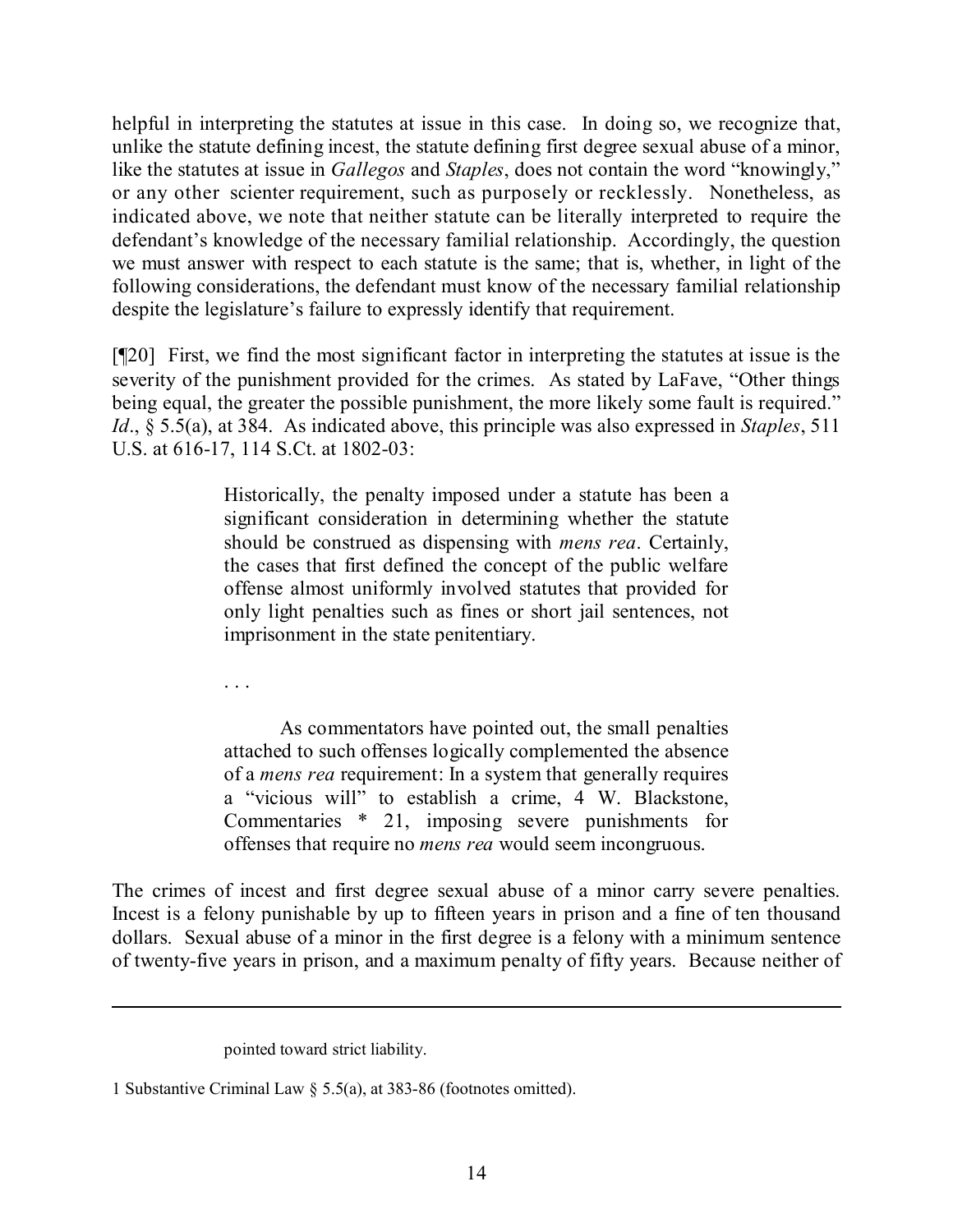these potential punishments constitutes "a relatively light penalty," the discussions in *Staples* and LaFave suggest that they should not be considered crimes-without-fault, but rather should include an element of fault or scienter with respect to the necessary familial relationship.

[¶21] A similar consideration relating to the severity of the penalties prescribed for incest and first degree sexual abuse of a minor leads us to conclude that the legislature considered the familial relationship a significant element of these crimes. Absent the family relationship element in the crime of incest, an actor's sexual relationship with another willing adult participant is not a felony punishable by up to fifteen years in prison, but rather constitutes a sexual relationship between consenting adults, free from threat of criminal punishment. Likewise, in the absence of a familial relationship, Mr. Bowlsby's conduct in the present case would not have violated Wyoming's sexual abuse statutes, none of which make it a crime for a thirty-five-year-old to have a consenting sexual relationship with a seventeen-year-old. Accordingly, under both the incest and the first degree sexual abuse statutes, the existence of a family relationship establishes the difference between innocent conduct and a crime punishable by up to fifty years in prison. As a result, an interpretation of these statutes which dispenses with the requirement that the defendant have knowledge of the family relationship has the potential to "criminalize a broad range of apparently innocent conduct." *Liparota*, 471 U.S. at 426, 105 S.Ct. at 2088.

[¶22] Second, LaFave notes that "The legislature may have in some other statute provided guidance as to how a court is to determine whether strict liability was intended." LaFave, § 5.5(a), at 383. While a number of modern criminal codes have provided that a statute should not be interpreted to create a strict liability offense unless it "clearly indicates" or "plainly appears" that such a result was intended by the legislature, courts have also found guidance from statutes setting forth an "affirmative defense" with respect to a particular element of the crime. *Id.* at 383-84 n.11; *see*, *e.g.*, *State v. Buttrey*, 293 Ore. 575, 651 P.2d 1075 (1982). Our legislature has enacted a number of statutes

<sup>&</sup>lt;sup>9</sup> Prior to its repeal in 2007, Wyo. Stat. Ann. § 14-3-105 (LexisNexis 2005) provided:

<sup>(</sup>a) . . . [A]ny person knowingly taking immodest, immoral or indecent liberties with any child or knowingly causing or encouraging any child to cause or encourage another child to commit with him any immoral or indecent act is guilty of a felony. Except as provided by subsection (b) of this section, a person convicted under this section shall be fined not less than one hundred dollars (\$100.00) nor more than one thousand dollars (\$1,000.00) or imprisoned in the penitentiary not more than ten  $(10)$  years, or both...

<sup>(</sup>c) As used in this section, "child" means a person under the age of eighteen (18) years.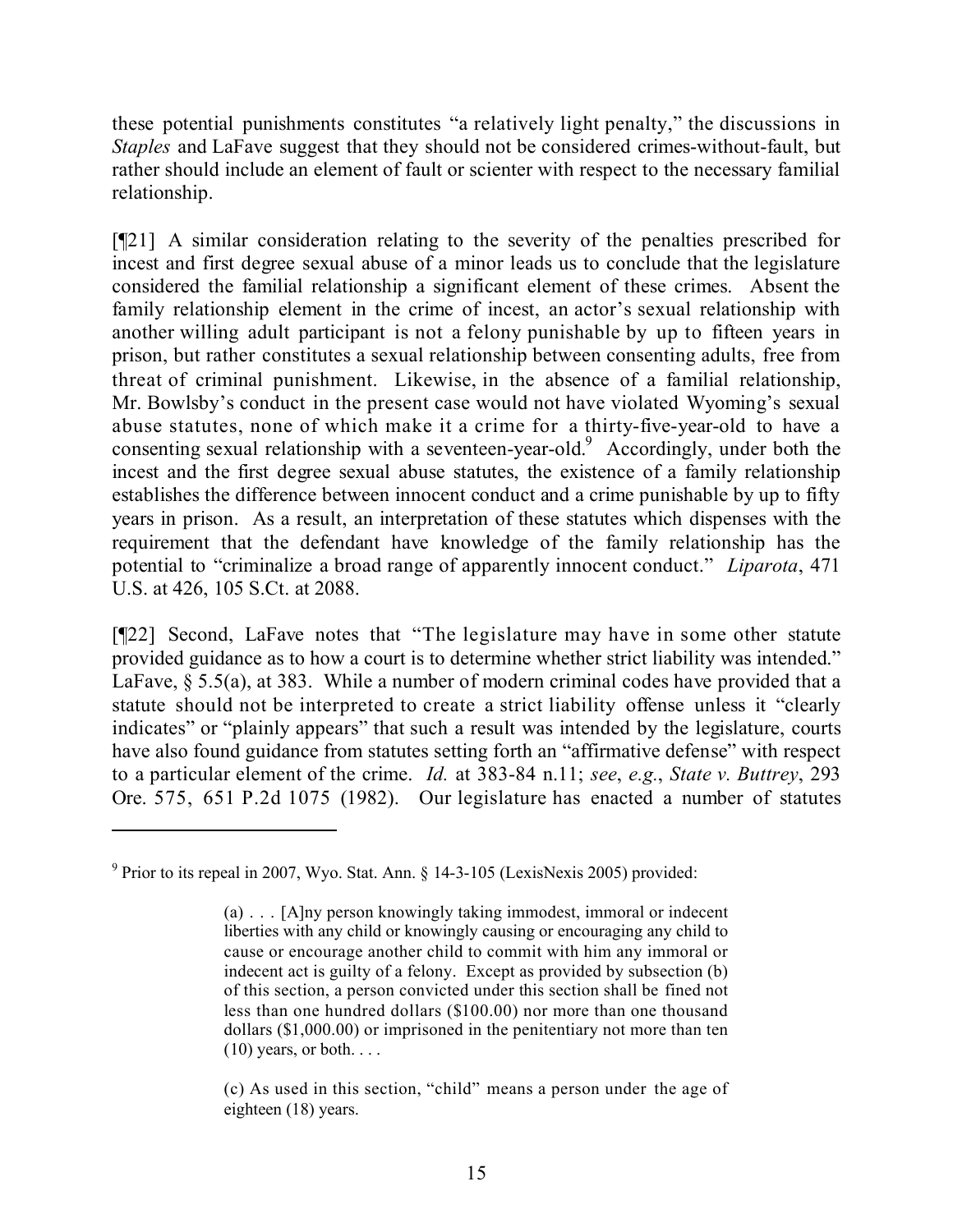establishing such affirmative defenses. For example, Wyo. Stat. Ann. § 6-2-308 provides that, under certain circumstances, "it is an affirmative defense" to the charge of sexual abuse of a minor in the first degree if the defendant "reasonably believed that the victim was sixteen (16) years of age or older":

> (a) Except as provided by subsection (b) of this section, if criminality of conduct in this article depends on a victim being under sixteen (16) years of age, it is an affirmative defense that the actor reasonably believed that the victim was sixteen (16) years of age or older.

> (b) If criminality of conduct in this article depends upon a victim being under twelve (12) years or under fourteen (14) years, it is no defense that the actor did not know the victim's age, or that he reasonably believed that the victim was twelve (12) years or fourteen (14) years of age or older, as applicable.

Because this is an affirmative defense, the defendant has the burden of producing evidence to support it, and the prosecution then generally has the "burden to negate this defense beyond a reasonable doubt." *Olsen v. State*, 2003 WY 46, ¶ 144 n.12, 67 P.3d 536, 589 n.12 (Wyo. 2003); *Duckett v. State*, 966 P.2d 941, 948 (Wyo. 1998); *Brooks v. State*, 706 P.2d 664, 667 (Wyo. 1985). However, if the defendant does not produce evidence to support this affirmative defense, the prosecution is not required to prove the defendant's knowledge of the victim's age. If defendant's knowledge of the victim's age does not have to be proven in every case, it is not an element of the crime.

[¶23] There is no statute establishing lack of knowledge of the victim's familial relationship as an affirmative defense to either incest or first degree sexual abuse of a minor. The legislature clearly knew how to specify that reasonable belief as to a victim's age was an affirmative defense. The fact that it did not provide similar treatment to knowledge of a victim's familial relationship indicates that lack of knowledge of the family relationship should not be interpreted as an affirmative defense. *See Royal v. Walsh*, 2004 WY 96, ¶ 15, 96 P.3d 1, 5 (Wyo. 2004). If lack of knowledge is not a defense, then it is more likely that the legislature intended that such knowledge was an element of the crimes of incest and sexual abuse of a minor in the first degree.

[¶24] The third and final factor relevant to our analysis is the difficulty that the prosecution would have in proving the mental state with respect to the crime: "The greater the difficulty, the more likely it is that the legislature intended to relieve the prosecution of that burden so that the law could be effectively enforced." LaFave, § 5.5(a), at 386. We think that, as in Mr. Bowlsby's case, it should not be difficult for the prosecution to prove knowledge of familial relationship in the vast majority of prosecutions for incest and sexual abuse of a minor in the first degree. It seems unlikely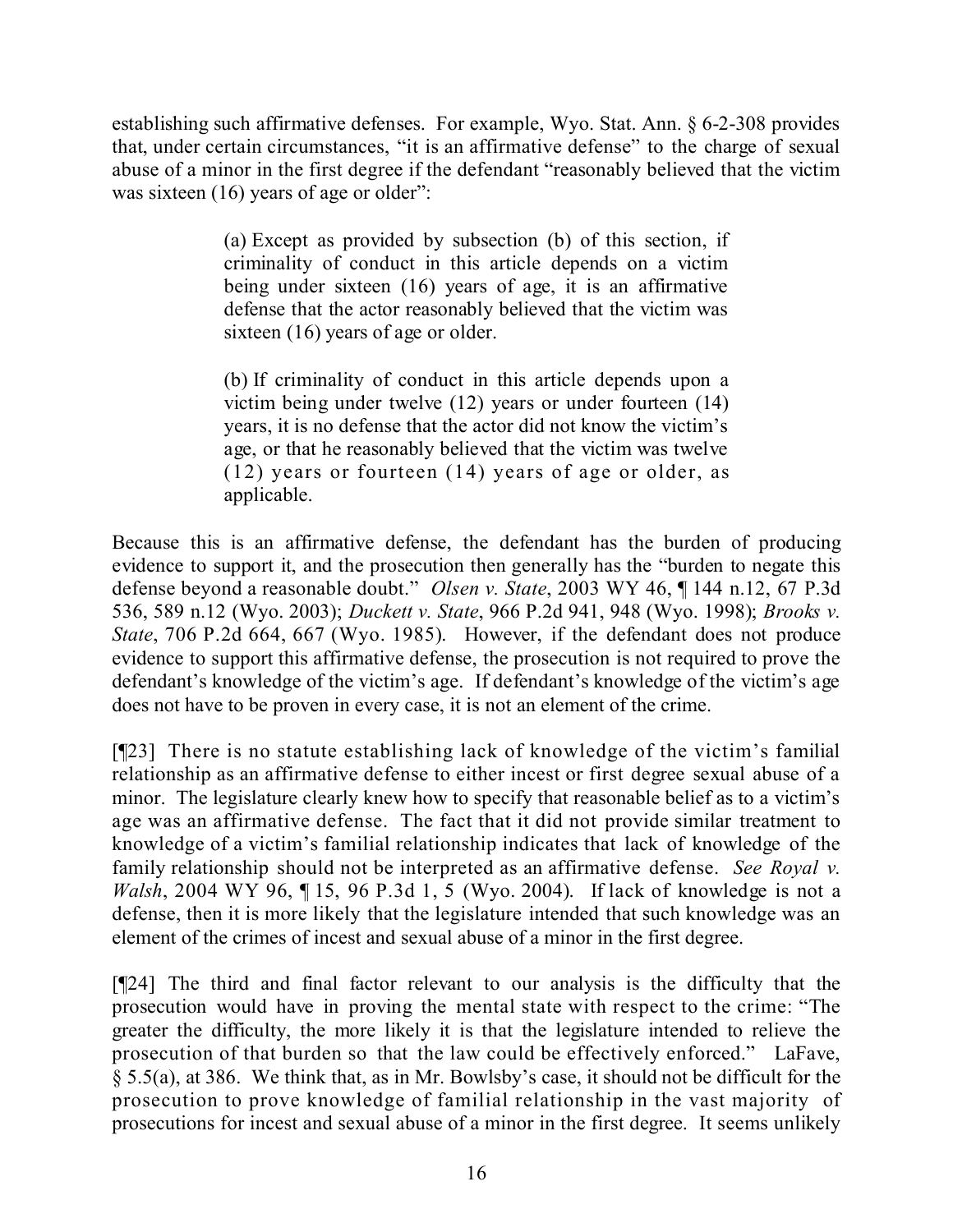that the legislature intended to relieve the prosecution of this relatively uncomplicated burden in light of the severe penalty associated with each of these crimes.

[¶25] In summary, our analysis has started with the proposition that the presumption in favor of a scienter requirement should apply to each of the statutory elements that criminalize otherwise innocent conduct unless the legislature has clearly indicated its intent to abandon a mental element and impose strict liability. Our review of the relevant statutes has found no such intent. Rather, we have found several significant factors that indicate that the legislature did not intend to impose strict liability. First, we must note that the crimes of incest and first degree sexual abuse of a minor do not fall within the category of "public welfare offenses" that are traditionally excepted from the presumption in favor of a scienter requirement. Further, the severity of the potential punishments for incest and first degree sexual abuse of a minor, the fact that the legislature has chosen not to establish lack of knowledge of the familial relationship as an affirmative defense to either crime, and the relative ease of proving this knowledge in the majority of cases involving these crimes suggest that the legislature did not intend to impose criminal liability without regard to whether the defendant knew that the victim was related to him. Ultimately, we conclude that the significance of the familial relationship to the crimes of incest and first degree sexual abuse of a minor cannot be overstated, and that the statutes cannot be reasonably interpreted to dispense with the requirement that the defendant have knowledge of that relationship. Absent a clear indication from the legislature, we cannot sustain an interpretation of the incest and sexual abuse statutes that would criminalize, under threat of severe penalty, otherwise innocent conduct.

[¶26] As a result, we hold that the elements of sexual abuse of a minor in the first degree, as defined by Wyo. Stat. Ann.  $\S 6$ -2-314(a)(ii), are as follows: the defendant, (1) being eighteen years of age or older; (2) inflicts sexual intrusion; (3) on a victim who is less than eighteen years of age; (4) the defendant is the victim's legal guardian or an individual specified in Wyo. Stat. Ann. § 6-4-402, and (5) the defendant knows of his familial relationship with the victim. In comparison, the elements of the crime of incest are that the defendant: (1) commits sexual intrusion or sexual contact; (2) with a person of the specified familial relationship; (3) and knows of his familial relationship with the victim. From these two lists, it is apparent that the elements of incest are a subset of the elements of sexual abuse of a minor in the first degree.<sup>10</sup> Stated another way, Wyoming's incest statute does not require proof of any fact which is not also necessary to a conviction for first degree sexual abuse of a minor under Wyo. Stat. Ann. § 6-2-

<sup>&</sup>lt;sup>10</sup> Wyoming Criminal Pattern Jury Instructions 44.02A and 23.14C, which purport to set forth the elements of incest and first degree sexual abuse of a minor, respectively, do not contain any mental element with respect to those crimes. Under our decision in this case, the pattern jury instructions are inadequate in their failure to specify that the defendant must have knowledge of the necessary familial relationship.